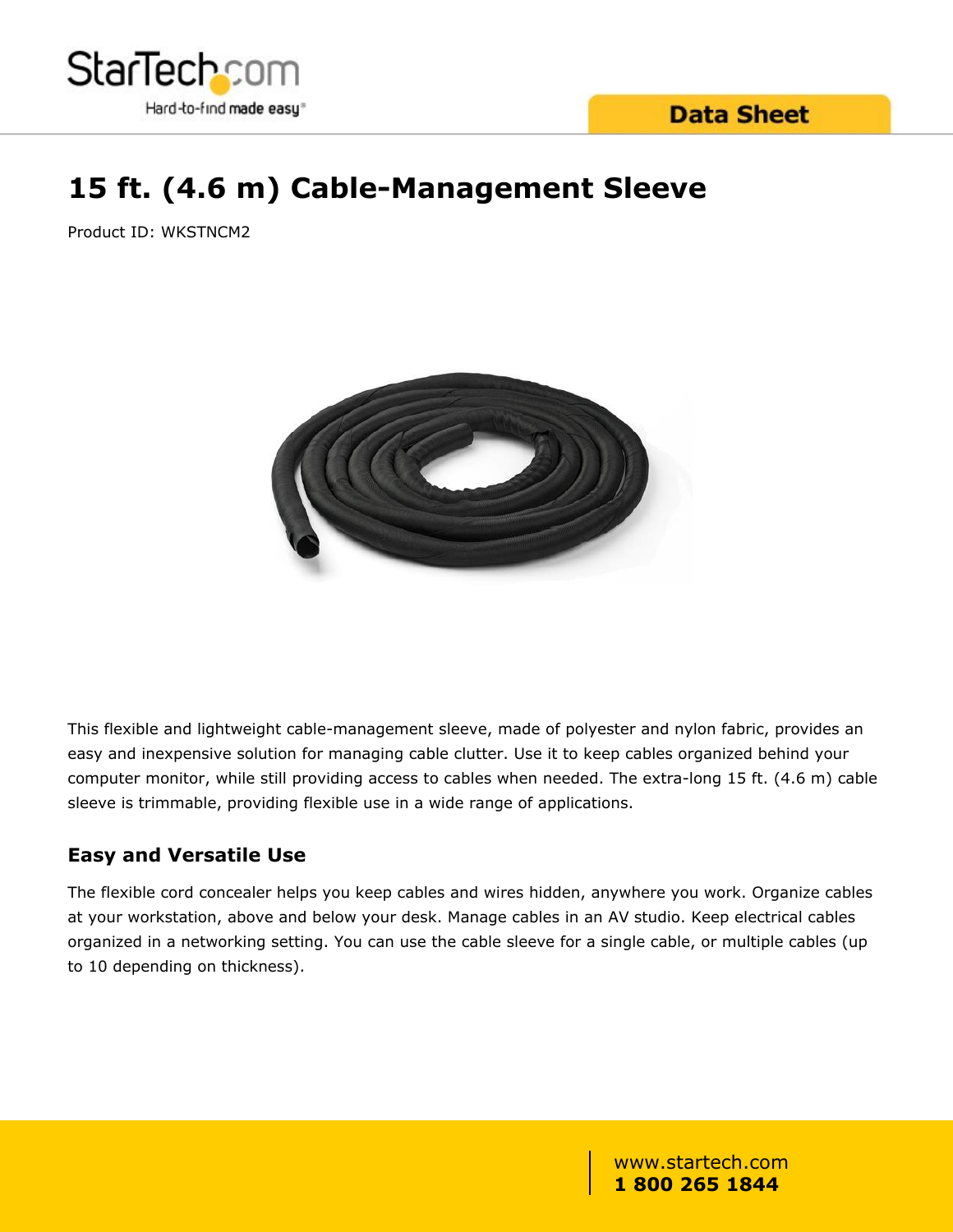

### **Wraps Easily Around your Cables**

Simply open the rolled fabric from the side to guide your cables through. The flexible cable sleeve automatically recoils to wrap around your cables. It can also expand to cover additional cables as needed. There are no tools required, and the cables don't need to be disconnected from the computer to be inserted into the cable-management sleeve.

## **Trims to Any Length**

Using sharp scissors, you can cut the cable-management sleeve to your desired length, to fit neatly under your desk or table, or behind your media center.

The WKSTNCM2 is backed by a StarTech.com 2-year warranty and free lifetime technical support.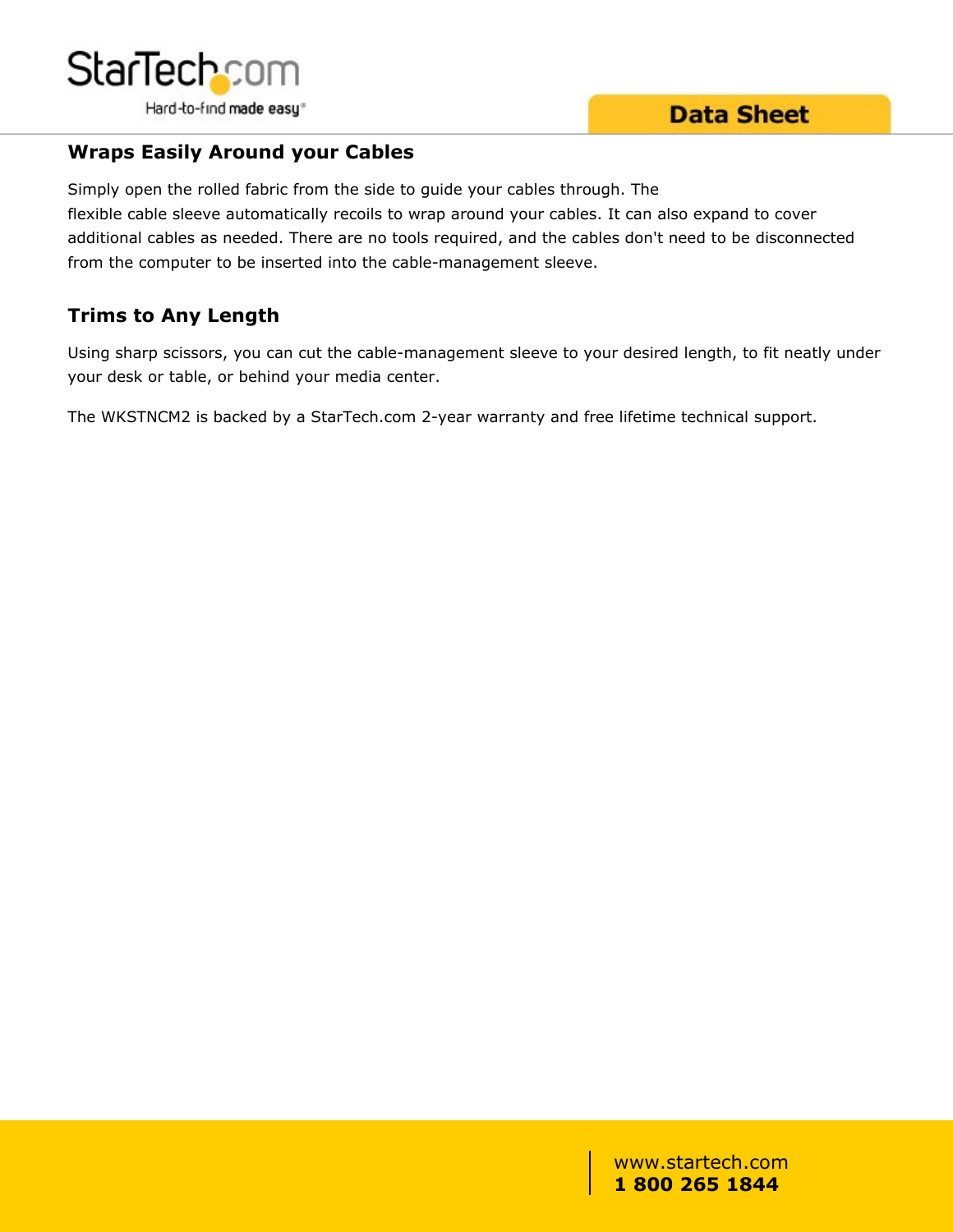

# **Data Sheet**

#### **Certifications, Reports and Compatibility**





#### **Applications**

- Keep cables organized behind your computer in a business setting, or home office
- Manage cables in an AV studio
- Keep electrical cables organized in a networking setting
- Fix the cable clutter behind your TV entertainment center

#### **Features**

- Neatly wraps around your cables to keep them organized and out of view
- Rolled fabric sleeve (made of durable polyester and nylon) opens easily to insert cables, and automatically recoils to wrap around cables
- 15 ft. (4.6 m) in length, easily cut to size with sharp scissors
- Sleeve expands to cover a number of cables (up to 10 cables depending on thickness of cables)
- Cables do not need to be disconnected to be inserted into the sleeve (and there are no tools required)

www.startech.com **1 800 265 1844**